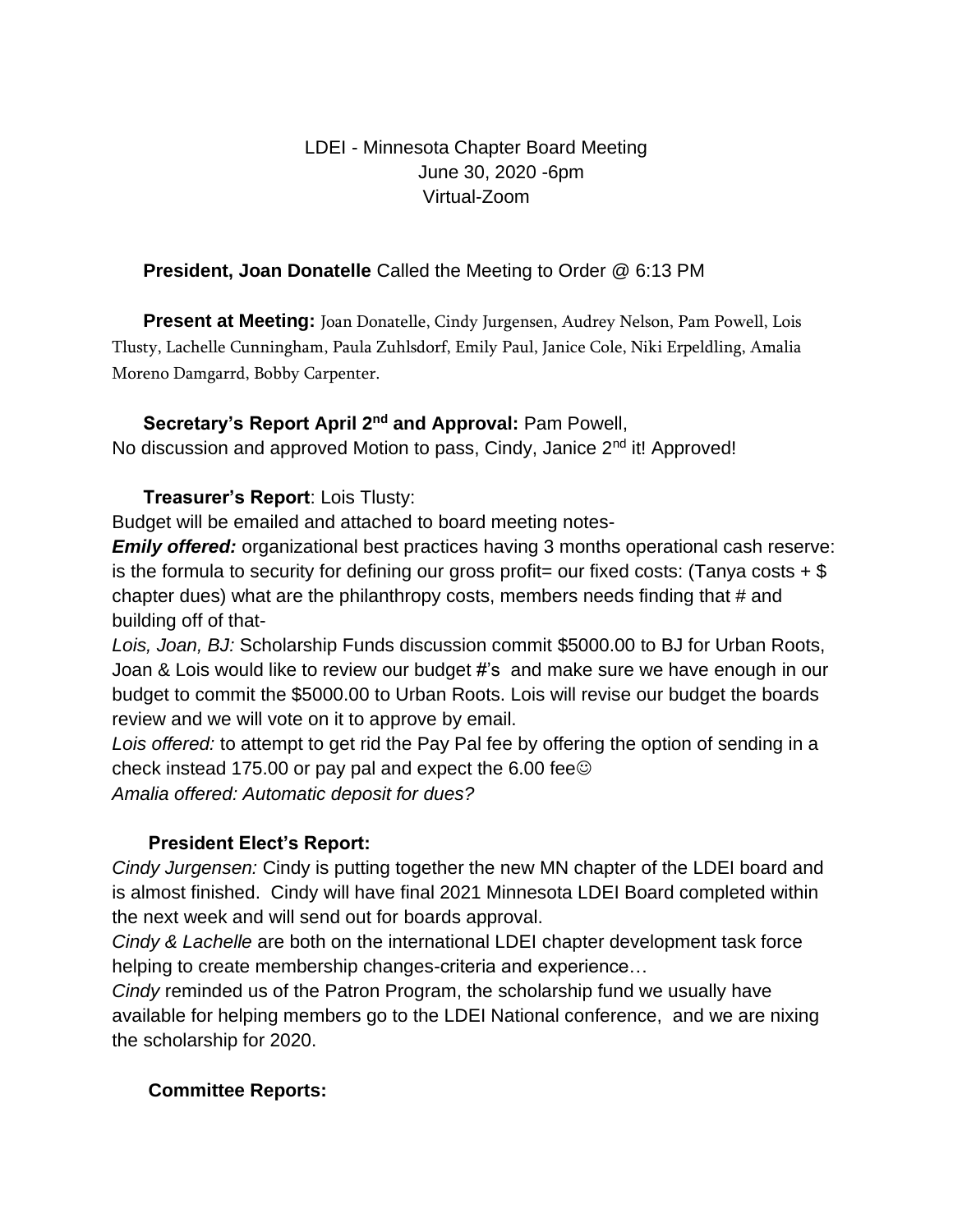**Scholarship Fund**: Susan Peters, Paula Zuhlsdorf, Andi Bidwell, Arlene Coco have chosen 2 scholarship candidates, **Chloe Thomas** and **Samantha (Sami) Maldonado**. Susan and Paula have sent our board all of the info on each applicant to be reviewed by board. Susan made a motion to approve these candidates, Paula 2<sup>nd</sup>'it and it has been approved. Paula will invite these scholarship winners to participate in one of our virtual programs.

 **Service Committee Urban Roots:** Discussion w/BJ Carpenter for Scholarship Fund: BJ will discuss with Patsy and get back to the board with some approximate #'s for scholarships. The scholarship number @ 5000.00 scholarship. Divided into portions of either \$3000.00 and \$2000.00 for a scholarship or 2500.00 scholarships? Lois will send revised budget to the entire board and we can vote on it by email.

**Microgrants:** *Audrey Nelson:* reports that we have spent all of the money - Central Kitchen has been a recipient.

 **Membership:** *Lachelle Cunningham & Emily Paul:* Great JOB on membership! Farmer Carla Mertz/Iron Shoe Farm is a new possibility for LDEI Mn. chapter member. Emily offers: can we as a group make a decision to foster a new member applying for financial aid and consider waiving pro-rated dues for her? Emily and Lois will take this offline and come up with a plan for this member. By end of fiscal year we will have 6 potential new members! Lachelle and Emily both agree that we should create a special new member meeting separate from scheduled meetings.

 **Programs:** *Amalia and Liz: Liz believes that putting together a program especially made for the new members. Liz wants to keep the virtual events going for our programs. Upcoming events: International zoom meetings, Iron Shoe Farms in Sept?*

#### *Annual LDEI Meeting: Thurs. Sep 3, 2020 6pm – 8pm*

 **Newsletter:** *Remember to list your cook-book in the All Member Cook Books listing!*

**Fundraiser:** *Janice Cole: reviewed the number of donations from the Dame It Non-Event. Janice suggested new fundraising ideas! Anyone know any BIG donors?*